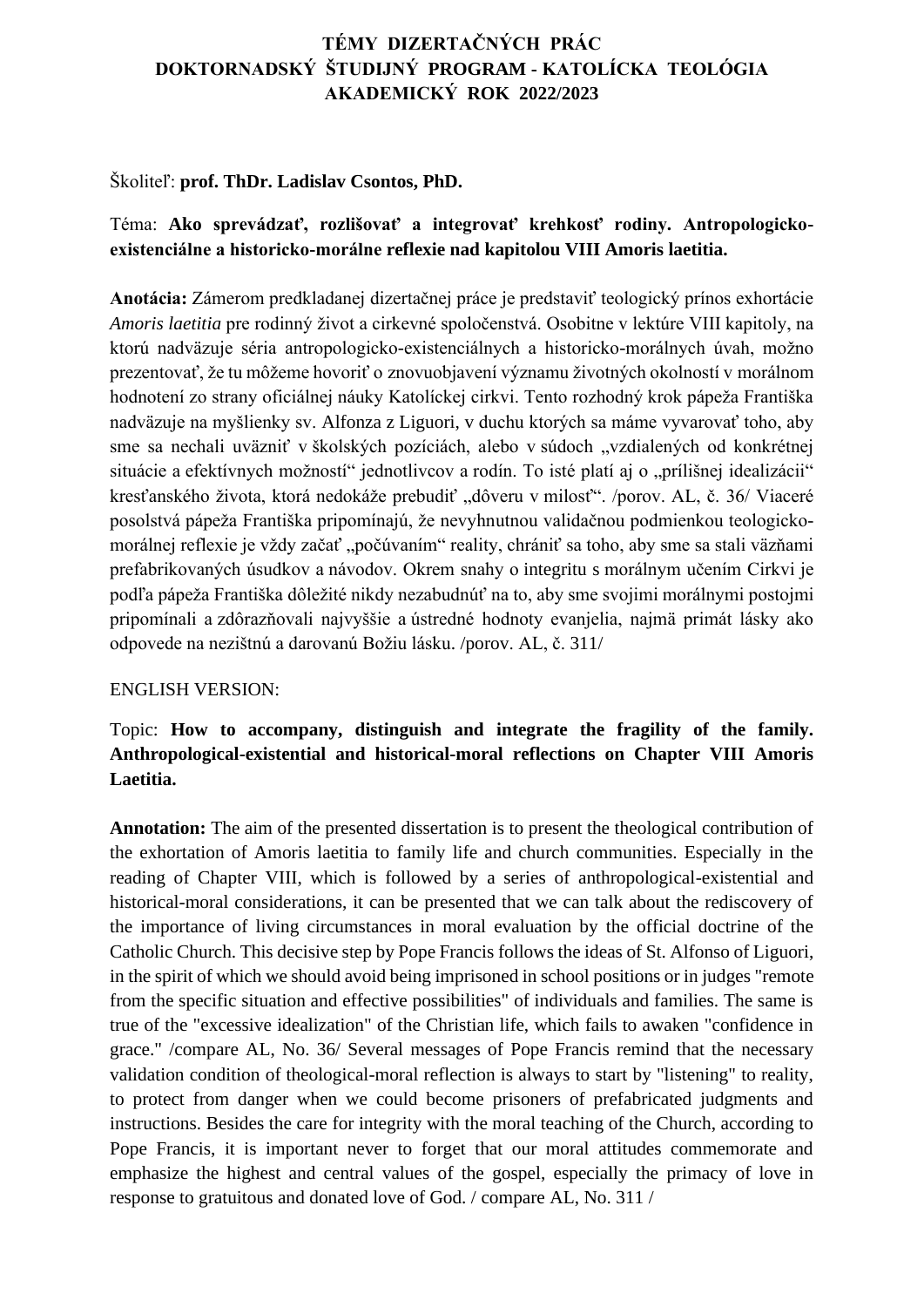# **TÉMY DIZERTAČNÝCH PRÁC DOKTORNADSKÝ ŠTUDIJNÝ PROGRAM - KATOLÍCKA TEOLÓGIA AKADEMICKÝ ROK 2022/2023**

#### Školiteľ: **prof. ThDr. Ladislav Csontos, PhD.**

## Téma: **"PERIFÉRIE" v teologickom posolstve pápeža Františka. Morálno-etické reflexie o "konkrétnych" problémoch globalizovanej spoločnosti.**

**Anotácia:** Zámerom predkladanej dizertačnej práce je predstaviť teologický prínos posolstva pápeža Františka prostredníctvom kategórie "periférie". Tento silný obraz je veľkou výzvou, aby pri technologicky úspešnej a globálne sa rozvíjajúcej spoločnosti, v ktorej žijeme nevyhasla ľudskosť. Technologické a iné výdobytky súčasného sveta a života v ňom môžu nadobudnúť svoju najvyššiu hodnotu v službe bratského spoločenstva. Myslíme tu na nové možnosti, ktoré nemusia byť nutne dôvodom na uzatváranie sa v sterilnom obdive v galériách vlastných úspechov, ale môžu sa stať podelením, podanou rukou pri prekonávaní utrpenia, nespravodlivosti, rôznych foriem ponižovania ľudskej dôstojnosti a "zjavením" šľachetnosti solidarity, vzájomnej pomoci a uznania. Sme presvedčení, že bohatstvo teologického príspevku pápeža Františka reflektované v predstavenej téme, nadväzuje na myšlienky *Gaudium et spes* o slobode, po ktorej súčasné ľudstvo tak prahne /porov. GS, čl. 17/, a ponúka konštruktívnu cestu pre naplnenie jej zmyslu v starostlivosti a zodpovednosti o druhého. Uvedené podnety otvárajú cestu nielen k vytváraniu novej spoločnej zodpovednosti, ale sú aj cestou k oslobodzujúcej a evanjeliu vernejšej podobe morálky.

#### ENGLISH VERSION:

### Topic: **"PERIPHERY" in the theological message of Pope Francis. Moral-ethical reflections on "concrete" problems of a globalized society.**

**Annotation:** The purpose of this dissertation is to present the theological contribution of Pope Francis through the category of "Periphery". This strong image is a great challenge to ensure that humanity does not die out in the technologically successful and globally developing society in which we live. The technological and other achievements of today's world and the life in it can acquire their highest value in the service of the fraternal community. We are thinking here of new possibilities, which may not necessarily be a reason for closing in on sterile admiration in the galleries of one's own success, but may become a share, a helping hand in overcoming suffering, injustice, various forms of degrading human dignity and "revealing" the nobility of solidarity, mutual help, and recognition. We are convinced that the richness of the theological contribution of Pope Francis, reflected in the presented topic, follows the ideas of *Gaudium et spes* about freedom, for which contemporary humanity so thirsts /compare GS, Art. 17/, and offers a constructive way to fulfil the sense of freedom on caring and responsibility for the other. These impulses not only pave the way for the creation of a new shared responsibility, but they are also a path to a liberating and the Gospel´s more faithful form of morality.